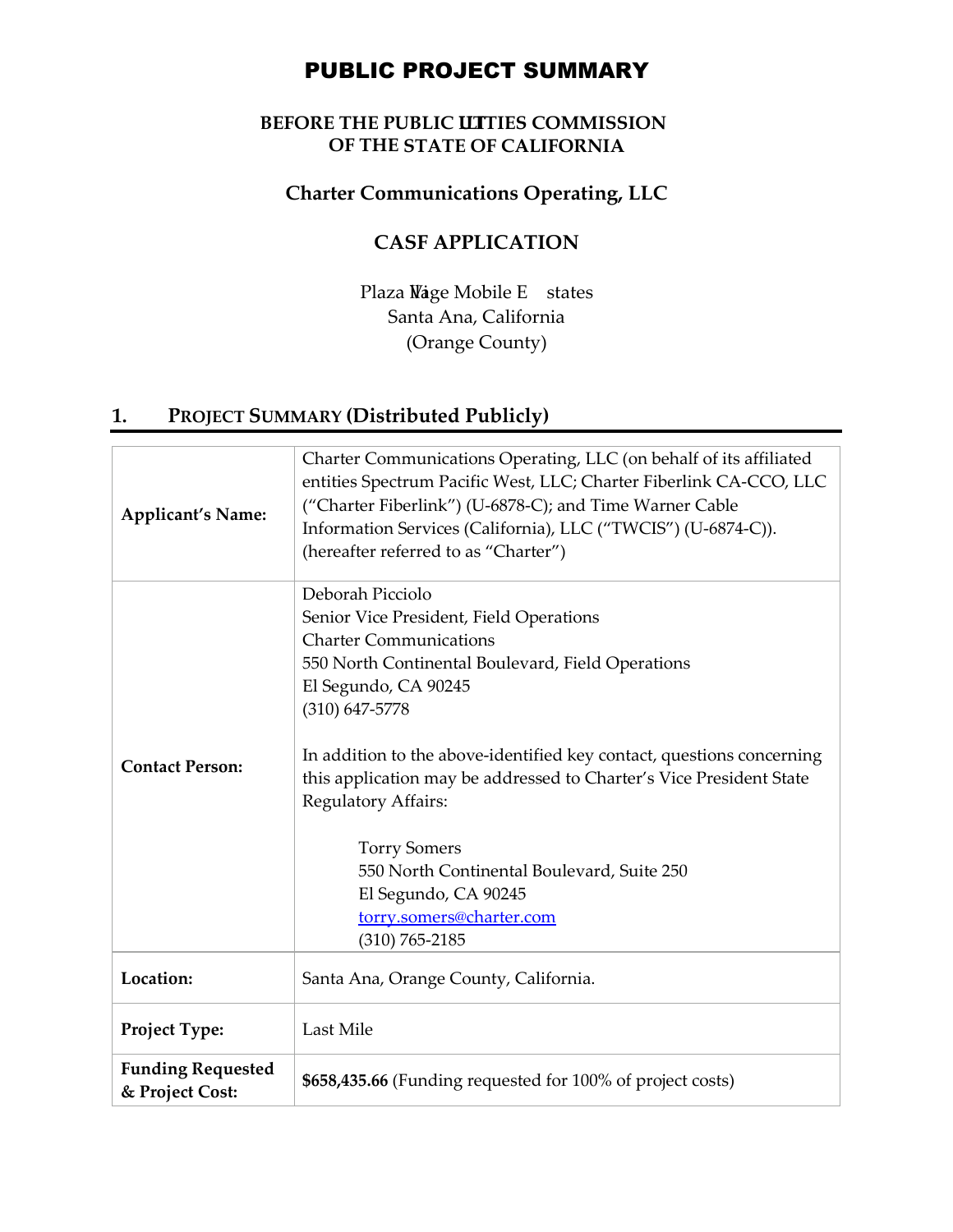## **Project Area Map**

Below is a depiction of the eleven census blocks to be served by the proposed project, encompassing Plaza Village Mobile Home Estates located at 3101 South Fairview Street, Santa Ana, Orange County CA. See also the map at **Attachment H** and **Attachment I**, the corresponding .kmz mapping file included in the electronic submission of this application.

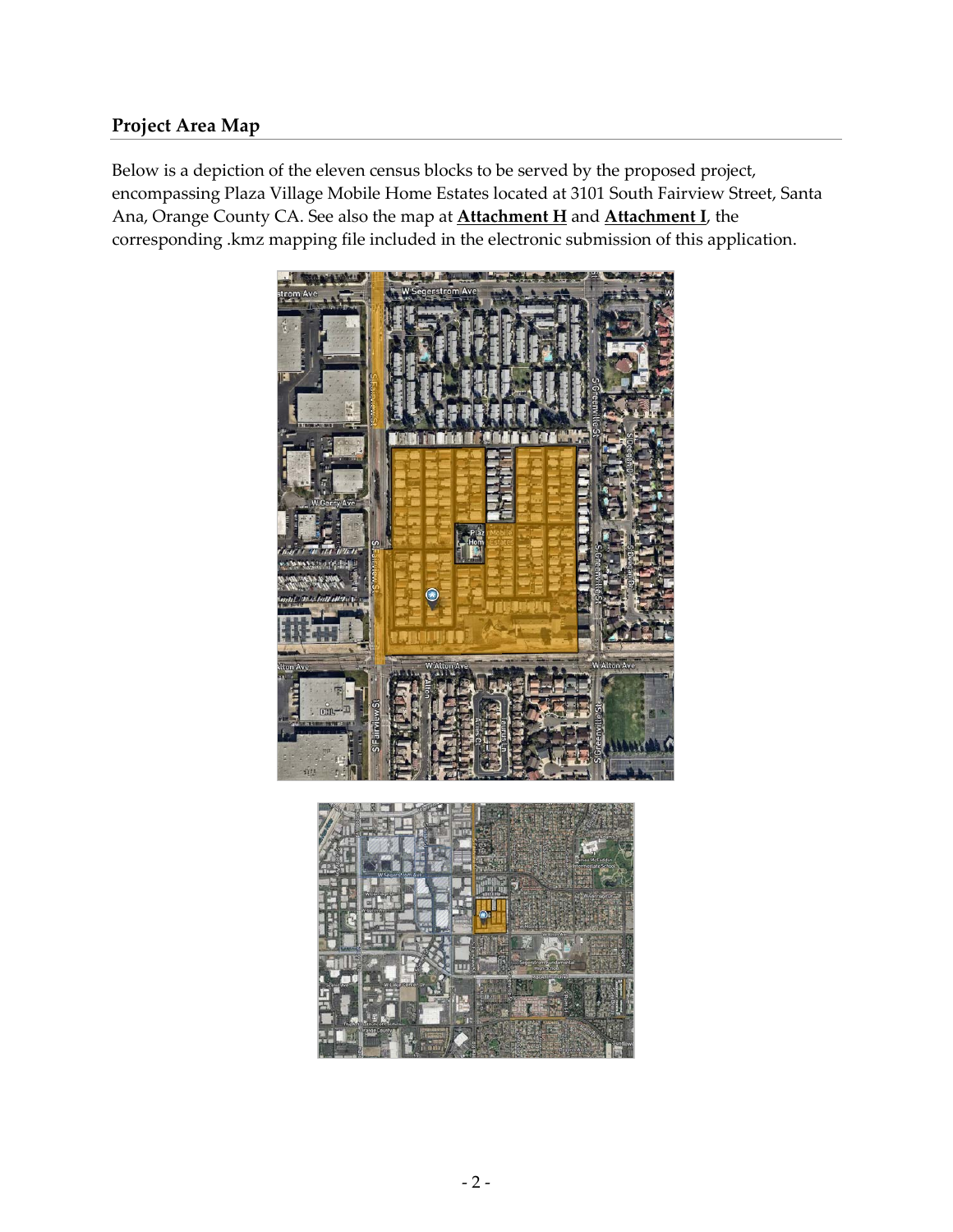### **Description of the Project**

Charter Communications Operating, LLC (on behalf of its affiliated entities Spectrum Pacific West, LLC; Charter Fiberlink CA-CCO, LLC (U-6878-C); Time Warner Cable Information Services (CA) LLC (U-6874-C) (hereinafter "Charter" or "Applicant") is applying for a grant of **\$658,435.66** from the California Advanced Services Fund (CASF) Broadband Infrastructure Grant Account. The proposed project, as described below, will enable High Speed Internet services as well as Voice over Internet Protocol (VoIP) to a total of 178 housing units (representing a population of 740 as of 2019) in the designated area in Santa Ana, Orange County, California. The project will include approximately .13 miles of aerial coax to connect to the tie-in and approximately 4.89 miles of underground coax facilities. The **\$658,435.66**  represents 100% of the projected cost of delivering service to these CASF-eligible households.

Currently, residents of the Plaza Village Mobile Estates have no broadband service. According to the Broadband Map, the Median Household Income for the census block group in which the project area is located is \$76,500.

With Charter's proposed project, the 178 CASF-eligible households will be able to choose between Spectrum products with speeds up to 940 Mbps download and 35 Mbps upload. Consumers will also be able to elect services at 400/20 or 200/10 speeds, and qualifying customers will be eligible for Spectrum Internet Assist with speeds of 30/4. The proposed project will serve only residential units with the exception of one potential small business customer. There are no anchor institutions or other public facilities that will be served as part of the project.

The project will entail approximately 4.92 total miles of new plant, which includes linear plant extension mileage along a trench route or aerial strand. New plant describes both the infrastructure to connect the community to the tie-in point as well as the mainline through the community and may entail both fiber and coaxial cable in parallel. The project will tie into an existing node location approximately 0.05 miles from the community. One new underground node will be added at the end of the fiber ties.

Charter will run approximately 4.89 miles of coaxial plant as the mainline throughout the communities to be served. All of the laterals to the individual houses will be underground and make up 2.31 of the total miles. Charter expects to be able to install aerial facilities using existing power poles in the area. Charter believes, however, that it will be required to avoid some older poles as a result of CPUC safety standards.

Other necessary infrastructure enhancements include the power supplies to support the buildout, as well as hub upgrades including fiber optic transmitter and receiver, a CMTS port and all cabling and combiner equipment needed to connect to the system.

Charter does not have existing broadband facilities in the project area but has installed fiber/coax systems, we have installed Fiber /Coax system to the east, south and north of the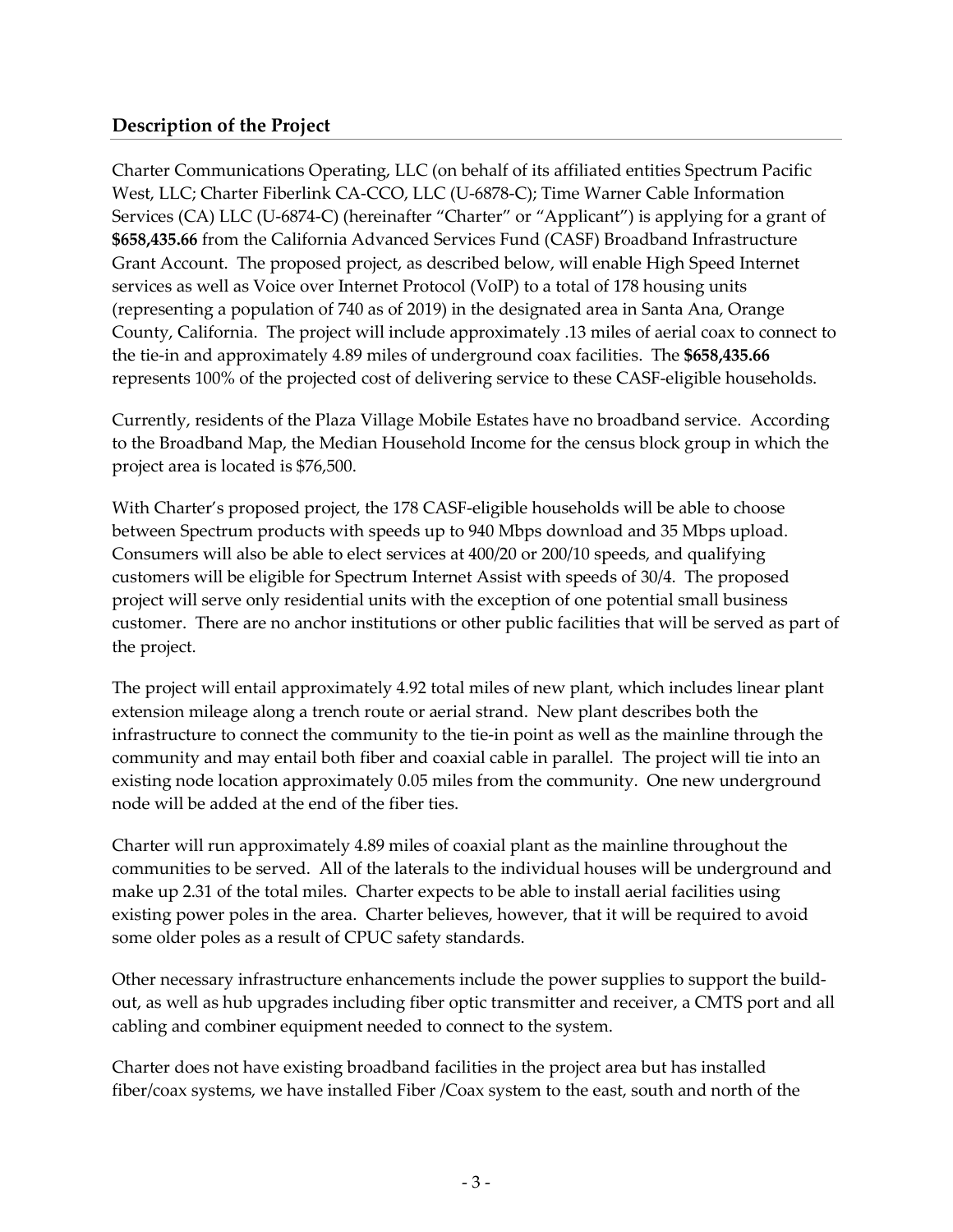project area. Charter does not have facilities to the west of the project area. There also are no serviced residential communities to the west of the project location. Plant was never built to the project area based on the cost of providing service to limited households.

Charter does not believe that there are any other providers offering service in the project area above 6/1 speeds and with infrastructure that could be shared for the purpose of deploying broadband services. First, there is limited, if any, other provider infrastructure in the area other than satellite services. Second, Charter believes that while AT&T may have phone lines on the utility poles in the project area, AT&T does not offer broadband services meeting the applicable thresholds for the area to be considered served.

The most conservative estimate of the project timeline is 266 total days. This does not account for overlapping of the design and private property approval stages, or several construction phases. Accounting for these overlapping phases, the project timeline could be 245 days or fewer. There is a risk factor associated with pole engineering and permitting. To the extent that some utility poles may be unable to be utilized, it is possible that some facilities will need undergrounding - the potential for undergrounding is included in the project costs as a contingency item.

#### **Funding Request:**

- **Baseline for Eligible Project (60% of total construction costs).**
- **Presence of Dial-up Only (40%)**: The proposed build resides within an area that is currently not served by any form of wireline or wireless facilities-based broadband with speeds above 6/1. The only available service that may be offered in the project area is DSL service at speeds below the statutory threshold to be considered served.
- **Uses Existing Infrastructure (10%):** The project will connect to existing Charter nearby infrastructure thus avoiding additional costs for infrastructure outside of the project area. The project will also rely primarily on existing poles.
- **Makes a Significant Contribution to the Program Goal (10%):** The project is within a Broadband Consortium region that has not yet reached the goal of deploying broadband service at speeds of  $6/1$  to 98 percent of households.

#### **Census Blocks Covered:**

| 060590741062005 | 060590741062004 | 060590741062063 |
|-----------------|-----------------|-----------------|
| 060590741062006 | 060590741062048 | 060590741062050 |
| 060590741062007 | 060590741062065 | 060590741062049 |
| 060590741062003 | 060590741062064 |                 |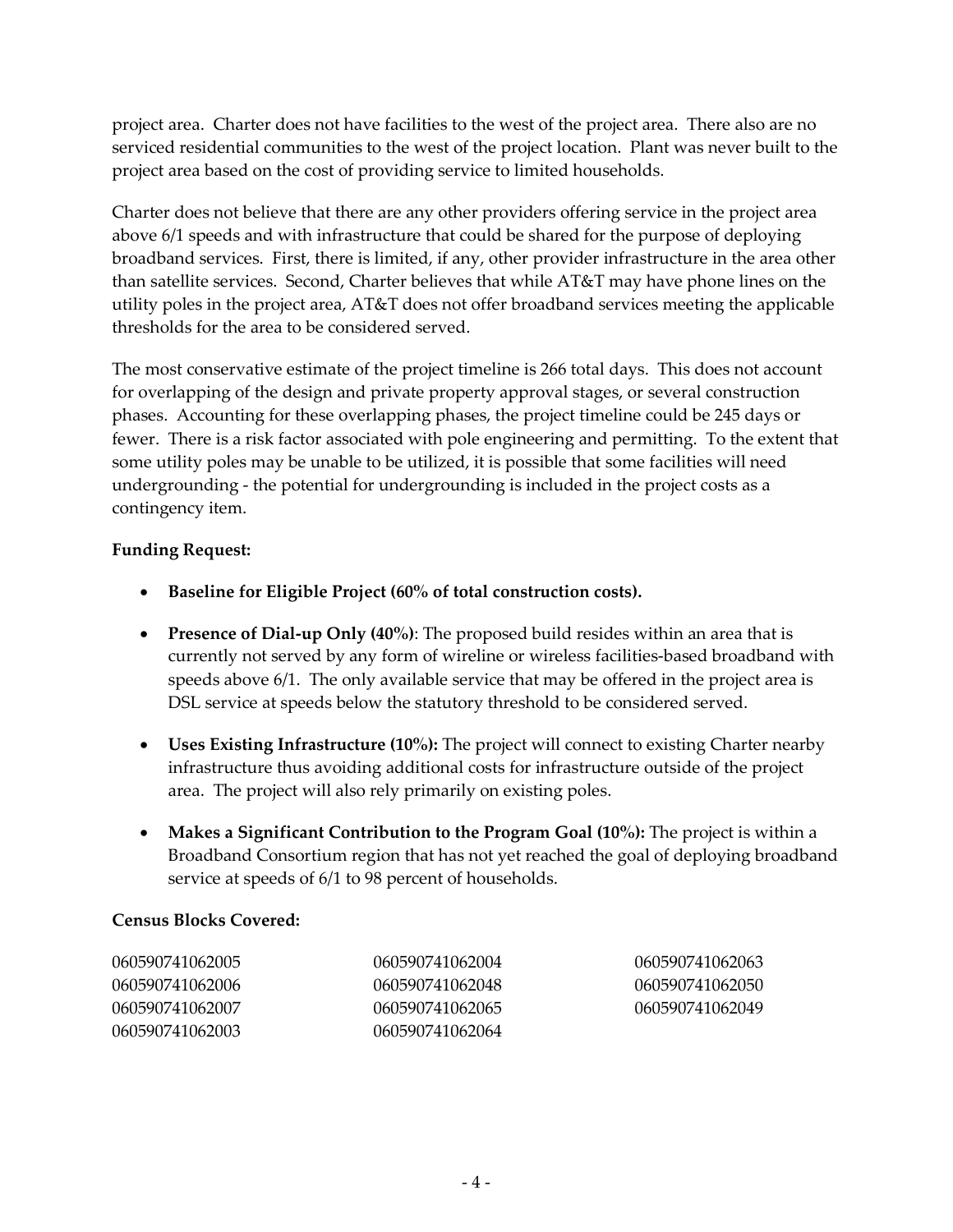### **Zip Codes Intersected:**

#### 92704

### **Other Issues:**

Charter requests a waiver of the CASF Program requirements that a provider set fixed rates for a 24-month period and waive installation fees during that pricing commitment. Charter instead commits to offering rates for services in the project area that are the same as those offered to all other Charter customers in California. Charter further notes that grant of these waivers is a necessary condition to its ability to participate in the CASF program thereby helping to achieve the Commission's and Statute's goal of bringing broadband to 98% of California subscribers. Charter justifies its request for waiver by demonstrating that a separate billing operation would need to be established just for the project areas.

The Commission has authority to grant the waivers. The Commission made clear that it retains the authority to determine funding on a case-by-case basis, citing PU Code sec.  $281(f)(13)$  $281(f)(13)$  $281(f)(13)$ .<sup>1</sup> The Commission has exercised such discretion in numerous instances and has broad discretionary powers.[2](#page-4-1) Such discretion in this case is wholly appropriate. Charter employs national pricing, which means that subscribers in the most rural of Charter's service areas in California already get the benefit of the same prices that are offered to customers in Charter's most competitive areas, including for installation.

Charter has worked hard to identify projects suitable for the CASF funding, which will not be developed absent funding, and appreciates the efforts of the Communications Division and the Commission to grant minor waivers necessary to make the projects viable for a company like Charter with standard prices for all California consumers within its footprint. Accordingly, consumers in the Project Area will be protected from rate increases to the same extent as customers in Charter's highly competitive areas and benefit from promotions by having the same rates as those available to all of Charter's California customers.

With regard to the requirement that installation fees be waived during a 24-month period, Charter also seeks a waiver of such requirement and instead Charter proposes that the installation fee waiver be applied during the first three months following completion of construction during which most customers are likely to sign up for services. Following that three-month period, customers in the project area would be charged the same installation fee as all other Charter California customers.

Charter previously requested and was granted these waivers for its 2019 applications in Resolution T-17680. In that resolution, the Commission granted the waivers in light of Charter's national pricing plan and commitment to offer a low-income Internet plan known as Spectrum

l

<span id="page-4-0"></span><sup>1</sup> D.18-12-018, p. 7.

<span id="page-4-1"></span><sup>2</sup> See e.g., Resolution G-3543; Resolution SX-126 in which the Commission granted waivers on a case-bycase basis as warranted by the specific circumstances presented.